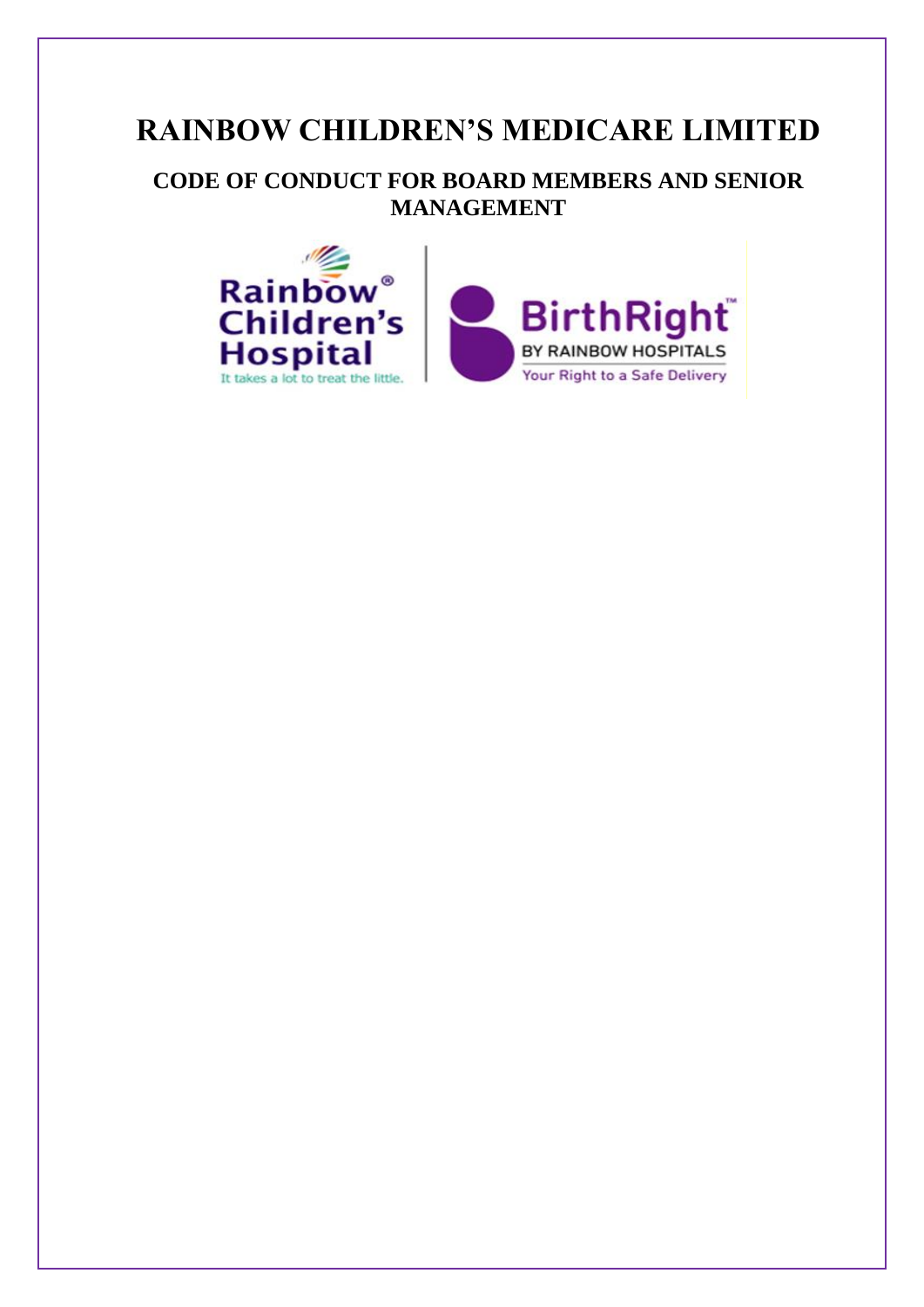

# **1. Introduction**

This Code of Conduct for all members of the Board and Senior Management Personnel of Rainbow Children's Medicare Limited ("RCML"/ the "Company") is in alignment with the Company's vision and values and aims at enhancing ethical and transparent processes in managing the affairs of the Company.

The Code has been framed specifically to comply with the relevant provisions of SEBI (Listing Obligations and Disclosure Obligations) Regulations 2015.

## **2. Applicability**

This code is applicable to the following ("collectively referred hereinafter, for the sake of brevity as "Officer(s)"):

- **a.** All the members of the Board of the Company
- **b.** Key Managerial Personnel
- **c.** Members of Senior Management

## **3. Definitions**

- **a.** "Board of Directors" means the "Board of Directors" of Rainbow Children's Medicare Limited.
- **b.** "Code" means the Code of Conduct for officers of the Company which includes Board Members, Key Managerial Personnel and Senior Management.
- **c.** "Company" means Rainbow Children's Medicare Limited.
- **d.** "Relative" shall mean the same as defined under Section 2(77) of the Companies Act, 2013.
- **e.** "Independent Director" means a Director of the Company, not being a Managing or Whole-Time Director or a Nominee Director and who is neither a Promoter nor belongs to the Promoter Group of the Company and who satisfies the criteria of independence as prescribed under the provisions of the Companies Act 2013 (including the rules prescribed thereunder) and the SEBI (Listing Obligations and Disclosure Requirements) Regulations 2015.
- **f.** "Interest in transaction" means any material pecuniary interest in any contract or arrangement, either by himself/ herself or through his/ her relative.
- **g.** "Key Managerial Personnel" means "Key Managerial Personnel" as defined under the Companies Act, 2013 and the rules made thereunder.
- **h.** "Senior Management" Personnel shall mean officers/ personnel of the Company who are members of its core management team excluding Board of Directors and normally this shall comprise of all members of management one level below the executive Directors, including all functional heads.

In the Company's context, it covers the KMP's and any appointees at the "CxO" Level.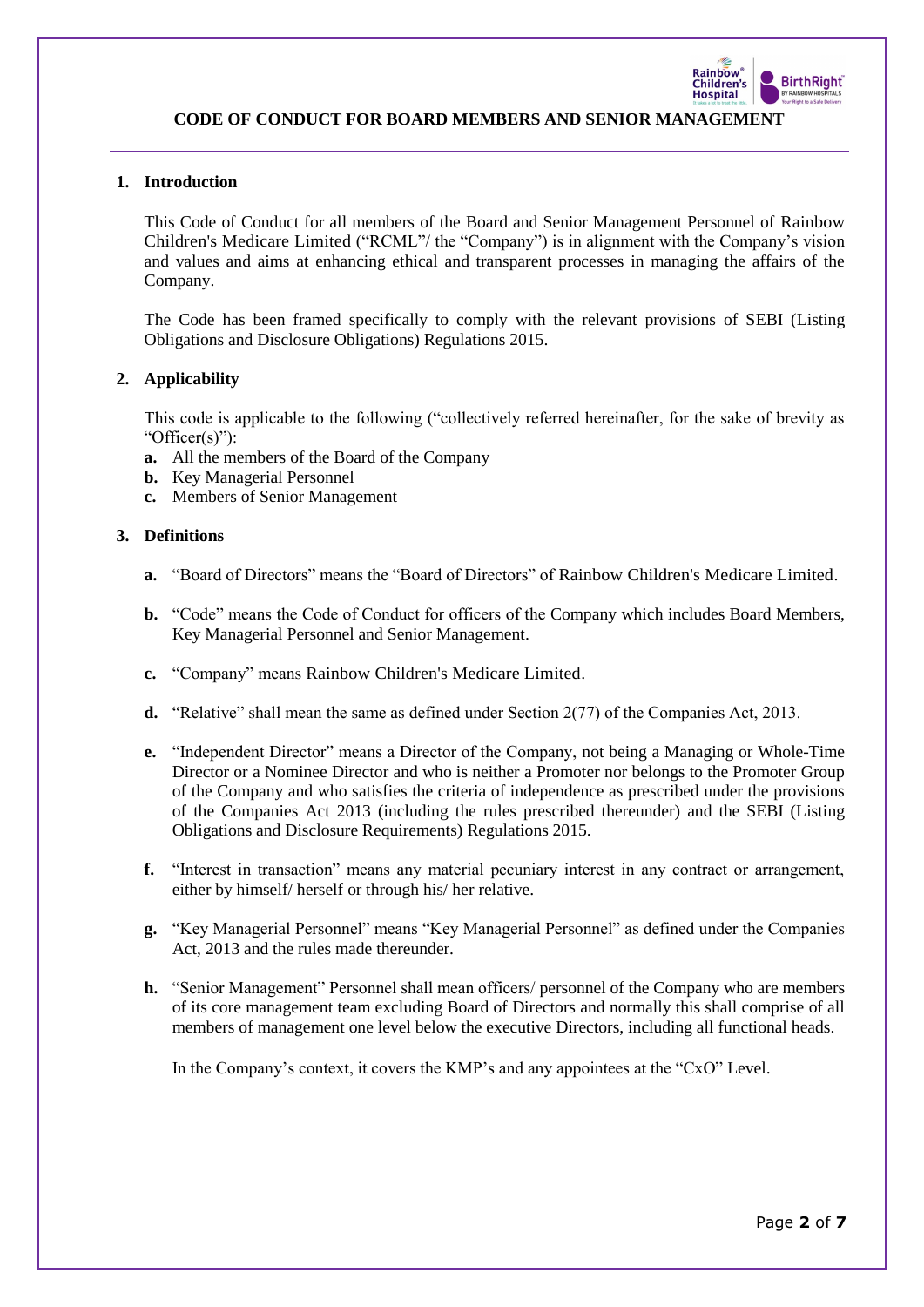

## **4. Governing Principles and Responsibilities under the Code**

The purpose of this Code is to outline the principles governing the conduct of the Officers for discharging their functions and duties of the Company, in the following areas:

## **4.1. Honesty and Integrity**

The Officers have to observe honesty, integrity and law abiding behaviour and to exercise powers vested in them in good faith in the interest of the Company.

## **4.2.Compliance of Company Policies and applicable laws**

The Officers have to ensure compliance of company's policies and applicable laws.

## **4.3.Conflict of Interest**

Officers should not make any investment, accept any positions or benefits, participate in any transaction or business arrangement or otherwise act in a manner that creates or appears to create a conflict of interest unless they make a disclosure of all such facts and circumstances. A "Conflict of Interest" arises you take actions or have interests that conflict in any way with the interest of the Company.

## **4.4.Protecting Company's Confidential Information**

- **i.** Officers shall maintain confidentiality of information acquired during performance of their duties and shall not use it for personal gain or advantage.
- **ii.** The confidential information shall be disclosed only in case the same is authorized by the Company or such disclosure is required by law.

## **4.5.Disclosure of Company's information to public, press or media**

Disclosure of Company's information shall be made in compliance with the Code of Practices and Procedures for Fair Disclosures, as approved by the Board of Directors.

# **4.6.Company's Assets/ Intellectual Property**

Officers shall ensure that assets of the Company are used for Company's business purposes only and will take due care that the Company's assets in their custody/ Control are not misappropriated, loaned to others, sold or donated, without proper Company authorization.

They shall also make their best efforts to protect all Intellectual Properties related to the Company.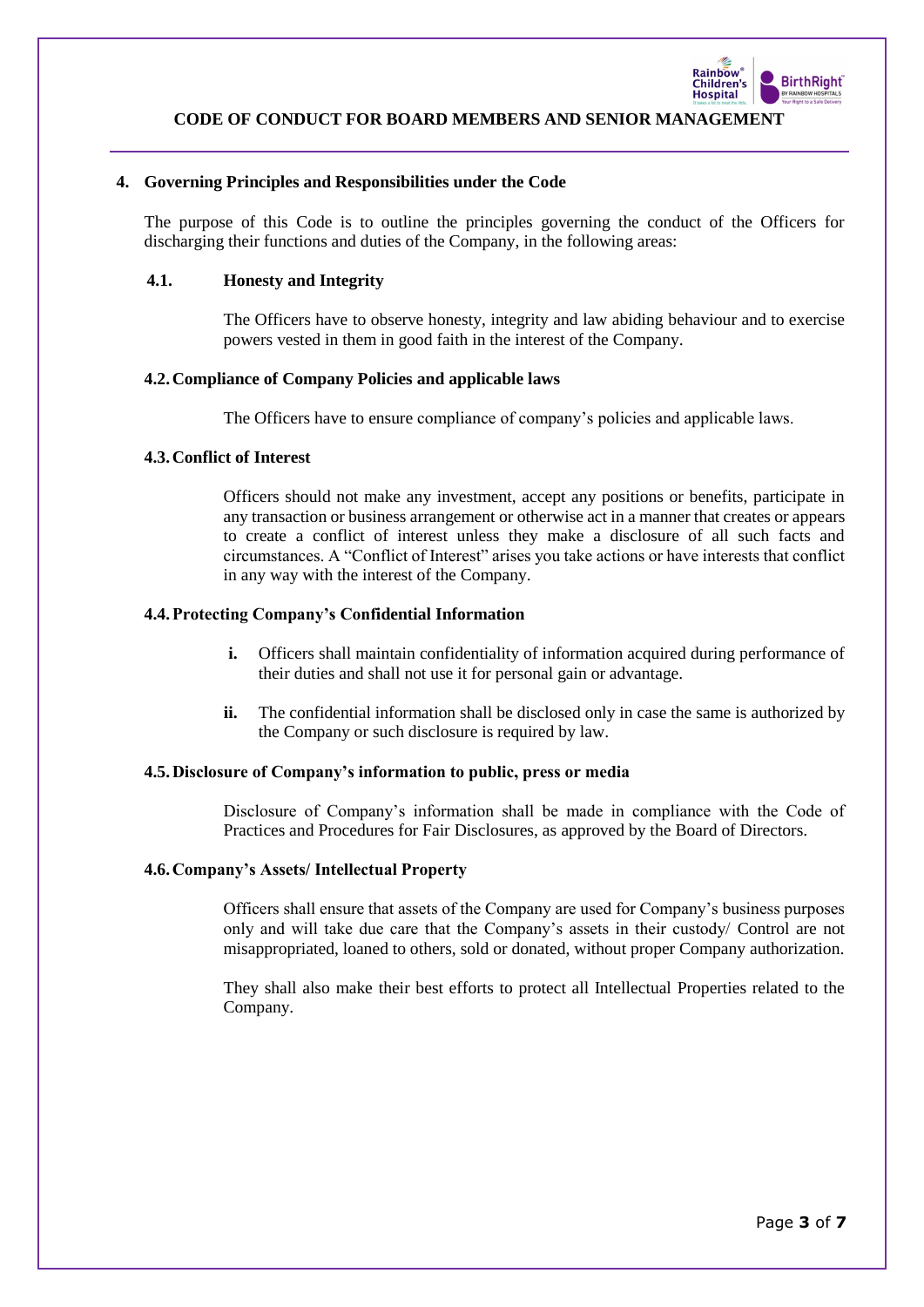

# **4.7.Gifts**

Officers shall not accept or offer, directly or indirectly, any gifts, donations, remuneration, hospitality, illegal payments or benefits, from customers, vendors, suppliers, consultants of the Company and/ or any other person that is intended to influence any business decision related to the Company.

However, hospitality extended by a Business Associate during Training/ Conference/ Meeting/ Seminar/ Workshop shall not constitute violation of the Code.

It is hereby clarified that acceptance of inexpensive gifts, infrequent business meals, celebratory events and entertainment, provided that they are not excessive or create an appearance of impropriety, shall also not constitute violation of the Code.

## **4.8.Protection of Whistle Blower**

Any employee of the Company may report an existing or potential breach of the Code to the Whistle Blower Committee or in exceptional circumstances to the Chairman of the Audit Committee. Upon receipt of such report, the Whistle Blower Committee/ Audit Committee shall examine the report and may take suitable corrective or disciplinary action, as they may deem fit.

Appropriate steps shall be taken to protect a whistle blower that raises a concern in good faith and the identity of the whistle blower shall be protected to the extent possible and permitted under law.

#### **4.9.Corporate Opportunities**

Except as may be permitted by Board of Directors/ Company policy, Officers are prohibited from:

- **i.** Taking for themselves personally, opportunities that belong to either the Company or are discovered through the use of Company's property, information or position;
- **ii.** Using the Company's property, information, or position for personal gain; and
- **iii.** Competing with the Company.

#### **4.10.Obligations under the Applicable Laws**

The Director shall ensure that they are complying with their obligations under the laws which are applicable on the Company including Companies Act, 2013 and SEBI (LODR) Regulations, 2015.

## **5. Independent Directors**

#### **5.1.Code of conduct as per Schedule IV of the Companies Act, 2013**

Independent director will also abide with the code of conduct for Independent Director(s) as provided in Schedule IV of the Companies Act, 2013.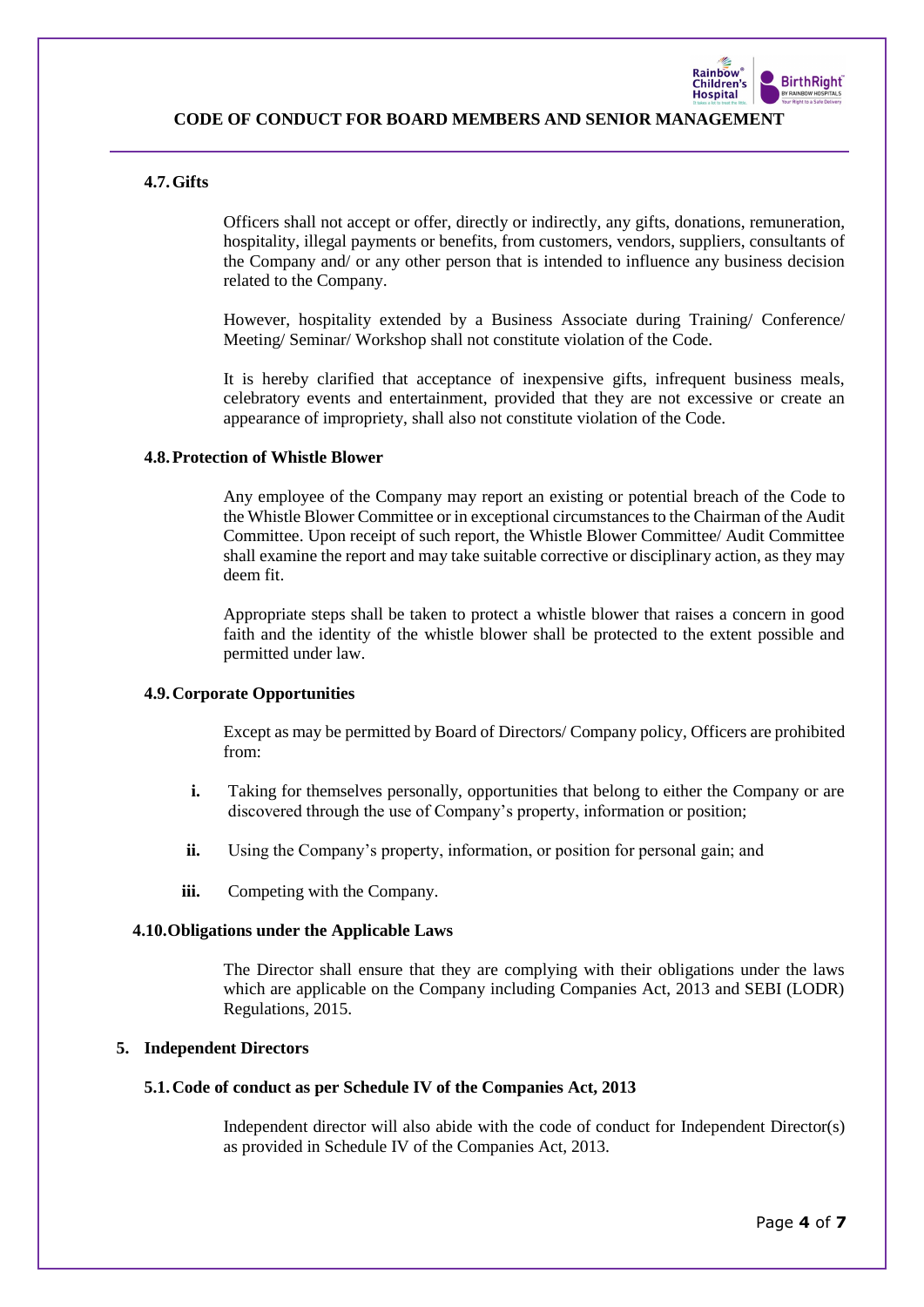

# **6. Duties of Independent Director**

- **i.** Undertake appropriate induction and regularly update and refresh their skills, knowledge and familiarity with the company.
- **ii.** Seek appropriate clarification or amplification of information and, where necessary, take and follow appropriate professional advice and opinion of outside experts at the expense of the company;
- **iii.** Strive to attend all meetings of the Board of Directors and of the Board committees of which he is a member;
- **iv.** Participate constructively and actively in the committees of the Board in which they are chairpersons or members;
- **v.** Strive to attend the general meetings of the company;
- **vi.** Where they have concerns about the running of the company or a proposed action, ensure that these are addressed by the Board and, to the extent that they are not resolved, insist that their concerns are recorded in the minutes of the Board meeting;
- **vii.** Keep themselves well informed about the company and the external environment in which it operates;
- **viii.** Not to unfairly obstruct the functioning of an otherwise proper Board or committee of the Board;
- **ix.** Pay sufficient attention and ensure that adequate deliberations are held before approving related party transactions and assure themselves that the same are in the interest of the company;
- **x.** Ascertain and ensure that the company has an adequate and functional vigil mechanism and to ensure that the interests of a person who uses such mechanism are not prejudicially affected on account of such use;
- **xi.** Report concerns about unethical behavior, actual or suspected fraud or violation of the company's code of conduct or ethics policy;
- **xii.** Acting within his authority, assist in protecting the legitimate interests of the company, shareholders and its employees;
- **xiii.** Not disclose confidential information, including commercial secrets, technologies, advertising and sales promotion plans, unpublished price sensitive information, unless such disclosure is expressly approved by the Board or required by law.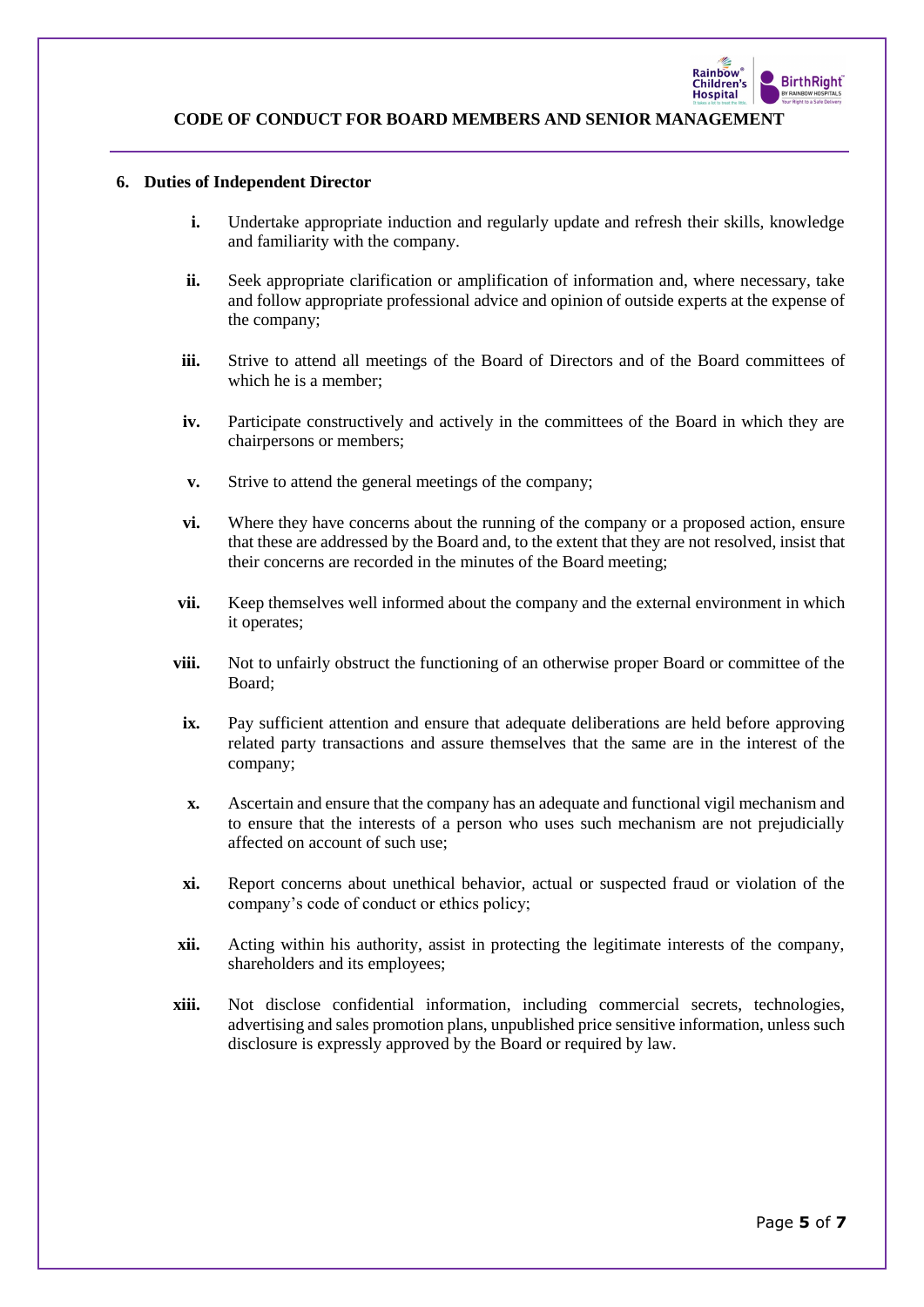

## **7. Disclosure by the director(s) and Senior management personnel**

- **i.** Disclosure regarding concern or interest in any company or companies or bodies corporate, firms, or other association of individuals (including the shareholding) is to be made by each director:
	- ➢ At the first meeting of the Board in which he participates as a Director and
	- ➢ Thereafter at the first meeting of the Board in every financial year; and whenever there is any change in the disclosures already made, then at the first Board meeting held after such change,
- **ii.** Every Director of a company who is in any way, whether directly or indirectly, concerned or interested in a contract or arrangement, or proposed contract or arrangement, entered into or to be entered into
	- ➢ With a body corporate in which such Director, or such Director in association with any other Director, holds more than two percent shareholding of that body corporate, or is a Promoter, Manager, Chief Executive Officer of that body corporate; or
	- $\triangleright$  With a firm or other entity in which, such Director is a partner, owner or member, as the case may be

shall disclose the nature of his concern or interest at the meeting of the Board in which the contract or arrangement is discussed and shall not participate in such meeting.

It shall be the duty of the Director giving notice of interest to cause it to be disclosed at the meeting held immediately after the date of the notice.

- **iii.** Every Director shall disclose his concern or interest in any company or companies or bodies corporate (including shareholding interest), firms or other association of individuals, by giving a notice in writing in Form No. MBP 1.
- **iv.** Every director shall inform about the committee positions he or she occupies in other listed entities and notify changes as and when they take place.
- **v.** Senior management shall make disclosures to the board of directors relating to all material, financial and Commercial transactions, where they have personal interest that may have a potential conflict with the interest of the Company at large.

Conflict of interest relates to dealing in the shares of the Company, Commercial dealings with bodies, which have shareholding of management and their relatives etc.

**vi.** Directors and senior management personnel has to make such disclosure as may be required under the applicable laws including Companies Act, 2013 and SEBI (LODR), 2015.